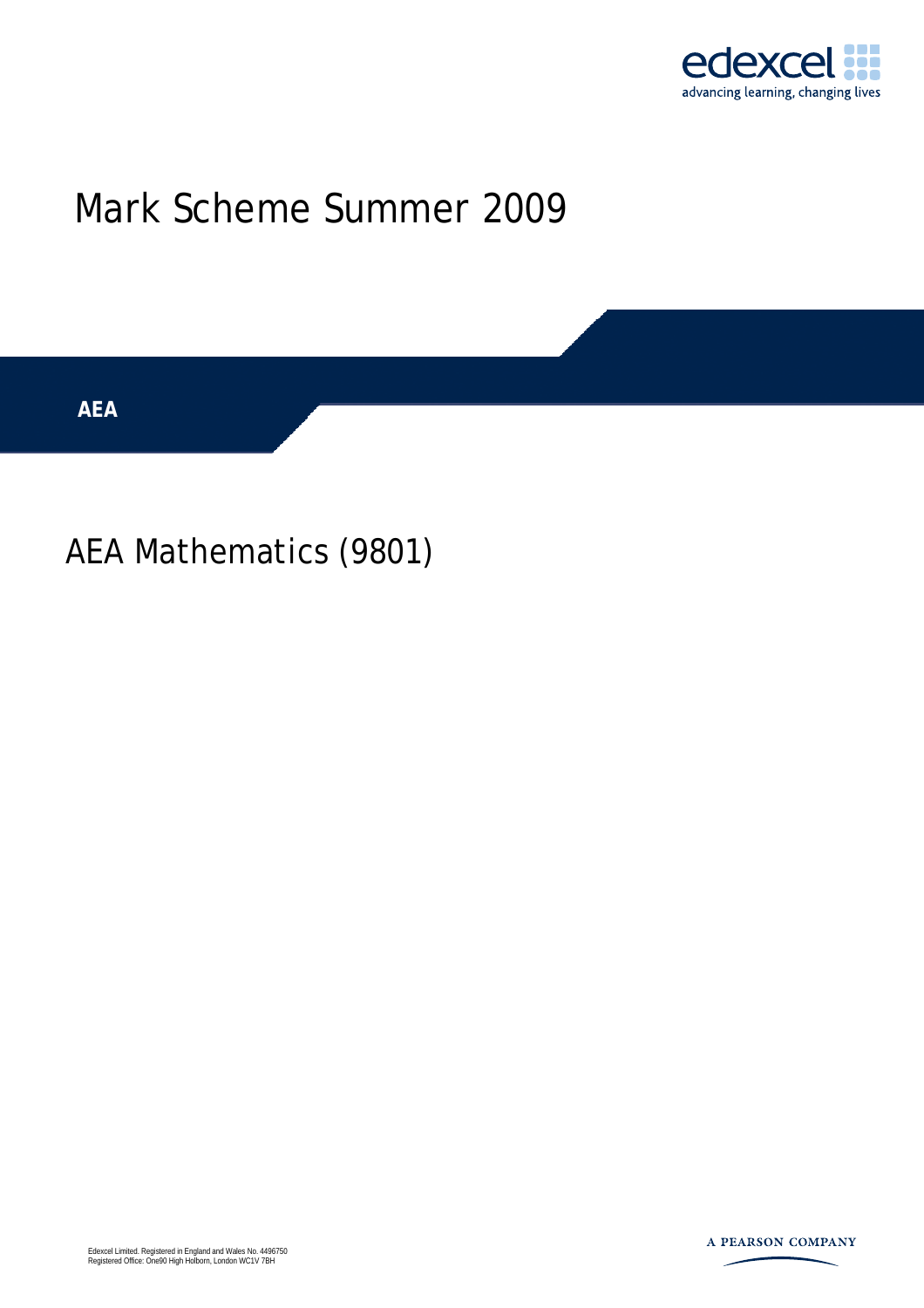Edexcel is one of the leading examining and awarding bodies in the UK and throughout the world. We provide a wide range of qualifications including academic, vocational, occupational and specific programmes for employers.

Through a network of UK and overseas offices, Edexcel's centres receive the support they need to help them deliver their education and training programmes to learners.

For further information, please call our GCE line on 0844 576 0025, our GCSE team on 0844 576 0027, or visit our website at www.edexcel.com.

If you have any subject specific questions about the content of this Mark Scheme that require the help of a subject specialist, you may find our Ask The Expert email service helpful.

Ask The Expert can be accessed online at the following link:

http://www.edexcel.com/Aboutus/contact-us/

Summer 2009 Publications Code UA021532 All the material in this publication is copyright © Edexcel Ltd 2009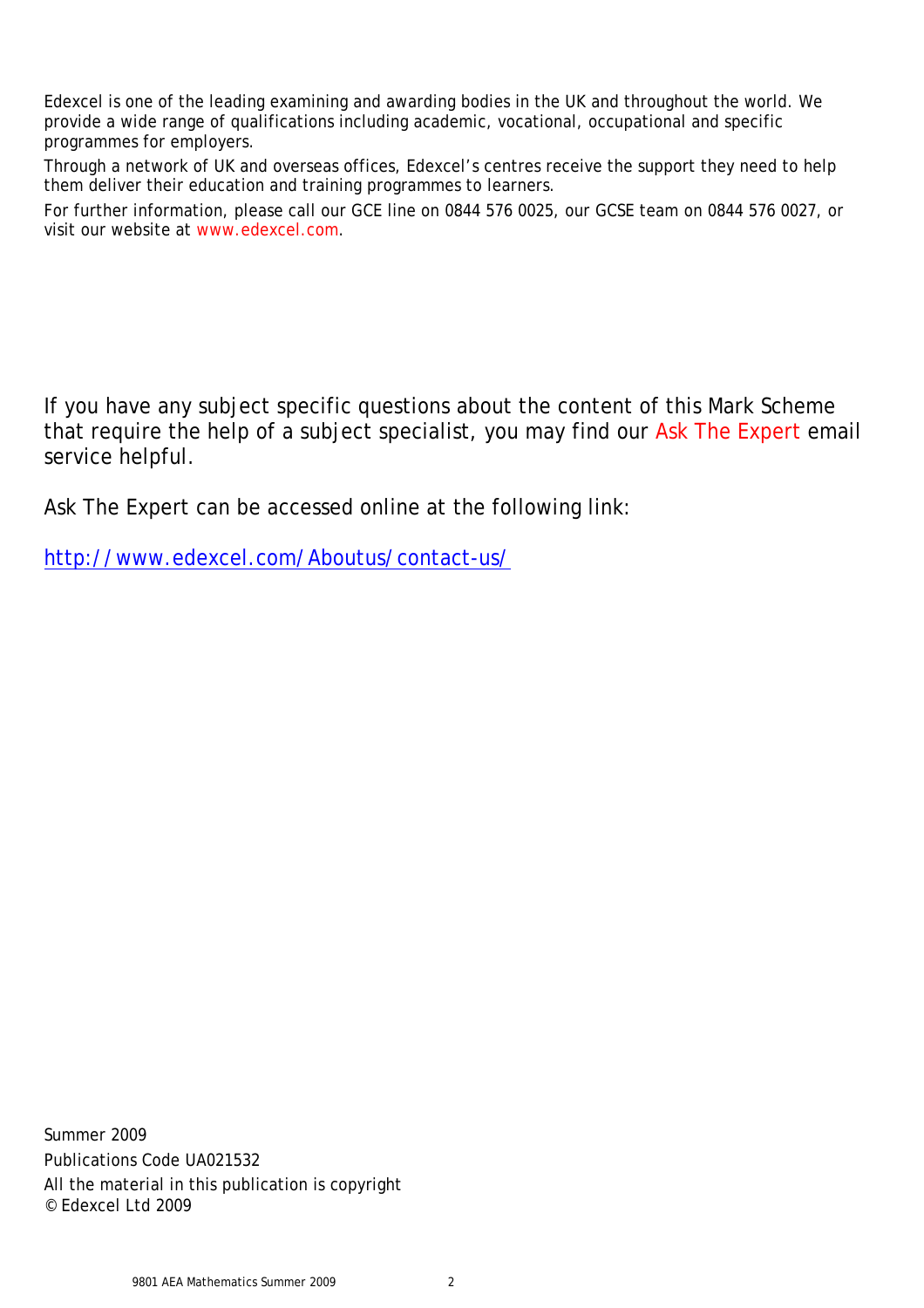**Contents** 

1. AEA Mathematics Mark Scheme 6 and 1. AEA Mathematics Mark Scheme 5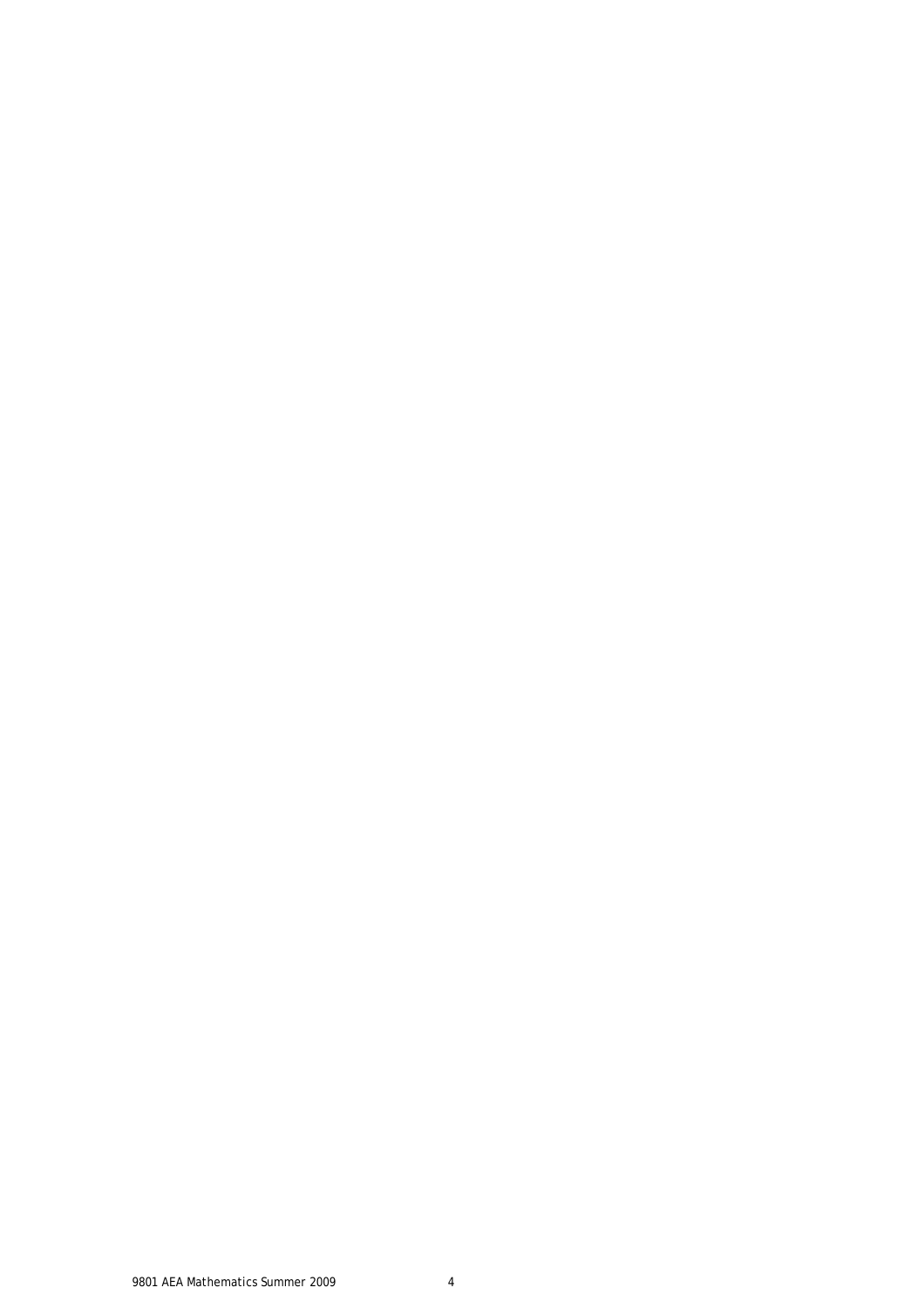**June 2009 9801 Advanced Extension Award Mathematics Mark Scheme**

|                | Question<br>Number | Scheme                                                                                       | Marks                  | Notes                                                           |
|----------------|--------------------|----------------------------------------------------------------------------------------------|------------------------|-----------------------------------------------------------------|
| Q <sub>1</sub> | (a)                | Y^<br>$y = x^2 - 2 x $<br>(2)<br>玄<br>$\mathbf{2}$<br>$-2, -1, 2, (0,2)$<br>$y = (x+1)(2-x)$ | B1<br>B1<br>B1<br>(3)  | Don't insist on labels                                          |
|                | (b)                | One intersection at $x = 2$                                                                  | B1                     |                                                                 |
|                |                    | Second at $(x+1)(2-x) = x(x+2)$                                                              | M1                     | Attempt correct<br>equation<br>Must be $x + 2$ on<br><b>RHS</b> |
|                |                    | $(0 = 2x^2 + x - 2)$                                                                         | A1                     | Correct 3TQ                                                     |
|                |                    | $x = \frac{-1 \pm \sqrt{1+16}}{4}$ , since root is in (-2, -1) $x = \frac{-1-\sqrt{17}}{4}$  | M1<br>Al $\cos$<br>(5) | Solving<br>Must choose -                                        |
|                |                    |                                                                                              | [8]                    |                                                                 |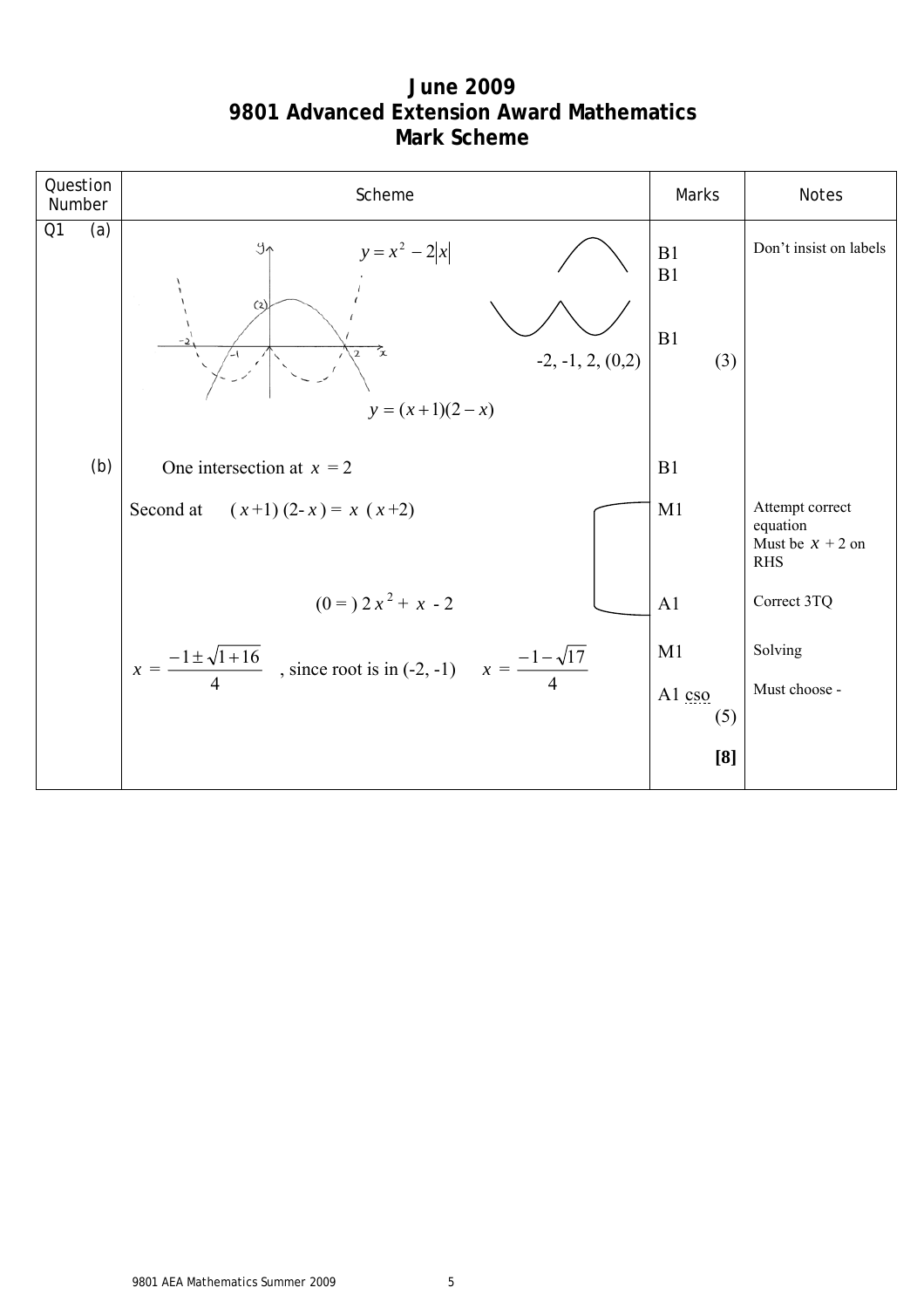| Q2<br>(a)<br>$y = x^{\sin x}$ so when $x = \frac{\pi}{2} \implies y = \frac{\pi^1}{2} = \frac{\pi}{2}$                                                                                                                                                      | B <sub>1</sub>                         |                                                                |
|-------------------------------------------------------------------------------------------------------------------------------------------------------------------------------------------------------------------------------------------------------------|----------------------------------------|----------------------------------------------------------------|
| $ln y = sin x ln x$<br>$rac{1}{y}$ $rac{dy}{dx}$ = cos x ln x + $rac{\sin x}{x}$                                                                                                                                                                            | M1<br>M <sub>1</sub><br>A <sub>1</sub> | Use of $\log s$ (o.e)<br>Use of product rule                   |
| $\left[\frac{dy}{dx} = x^{\sin x} \left( \cos x \ln x + \frac{\sin x}{x} \right) \right]$<br>at $\left(\frac{\pi}{2}, \frac{\pi}{2}\right)$ gradient = $\frac{\pi}{2} \left(0 + \frac{1}{\pi/2}\right) = 1$                                                 | M1                                     | Some correct sub in<br>their $y'$<br>$\frac{dy}{dx}$ $x=\pi/2$ |
| Equation of tangent is<br>$y = x$                                                                                                                                                                                                                           | A1 cso<br>(6)                          |                                                                |
| (b)<br>If it touches again then $y = x$<br>$\Rightarrow$ sin $x = 1$                                                                                                                                                                                        | M <sub>1</sub>                         | Method $\rightarrow$ sin x = 1                                 |
| $\Rightarrow x = \frac{\pi}{2} + 2n \pi$                                                                                                                                                                                                                    | A <sub>1</sub>                         | May be listed                                                  |
| Gradient at $\left(\frac{\pi}{2} + 2n\pi\right)$ is $\left(\frac{\pi}{2} + 2n\pi\right)$ $\left 0 + \frac{1}{\frac{\pi}{2} + 2n\pi}\right  = 1$<br>$\therefore$ at points $\left(\frac{\pi}{2} + 2n\pi, \frac{\pi}{2} + 2n\pi\right)$ $y = x$ is a tangent. | A <sub>1</sub><br>(3)<br>[9]           | Check points satisfy<br>$m = 1$ plus comment                   |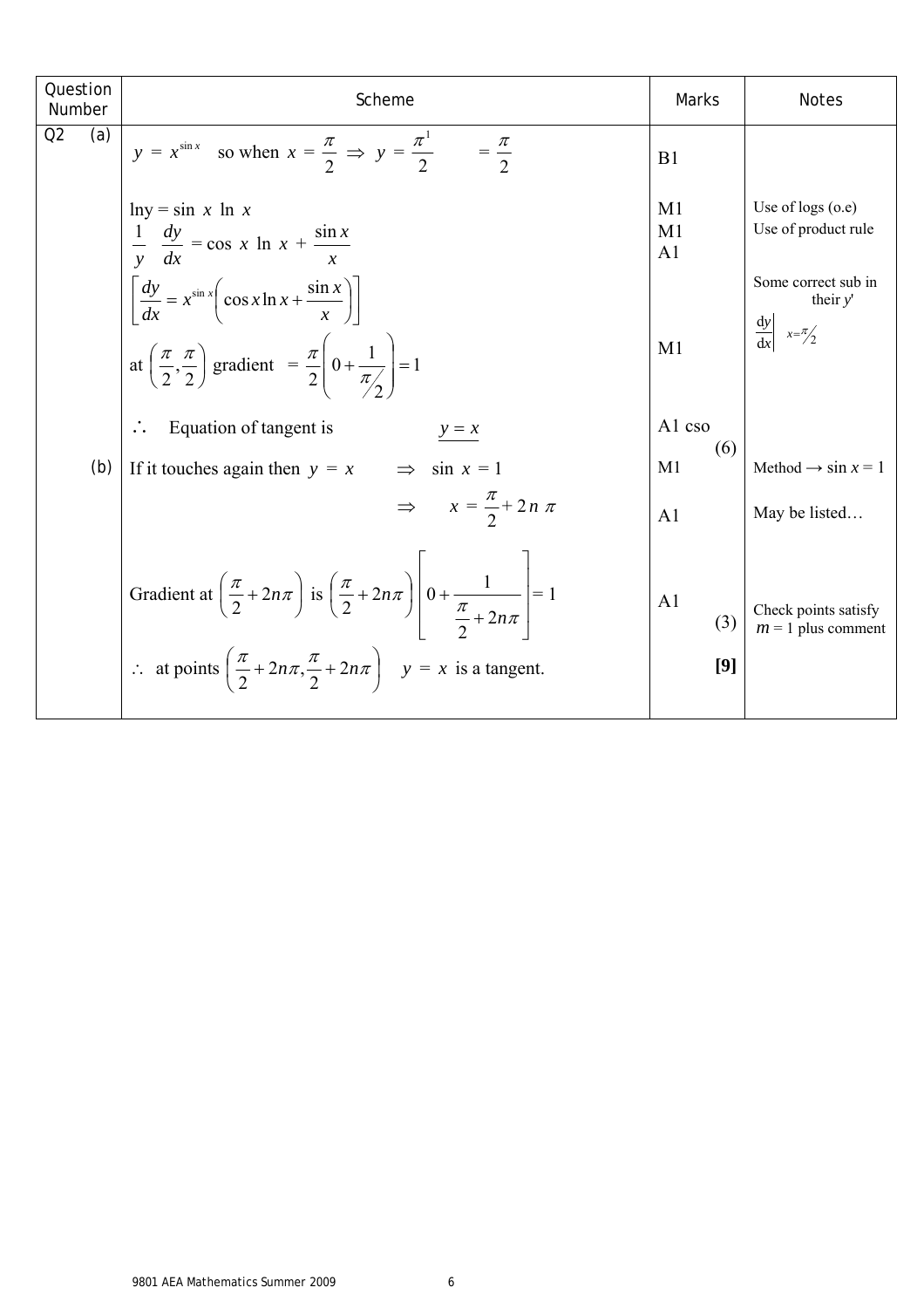| Question<br>Number    | Scheme                                                                                                             | Marks                                       | <b>Notes</b>                                                            |
|-----------------------|--------------------------------------------------------------------------------------------------------------------|---------------------------------------------|-------------------------------------------------------------------------|
| Q <sub>3</sub><br>(a) | $\sin \frac{\pi}{3} \cos \theta - \cos \frac{\pi}{3} \sin \theta$<br>$=\frac{1}{\sqrt{3}}\cos\theta$               | M1                                          | Use of $sin(A - B)$                                                     |
|                       | $\frac{1}{\sqrt{3}}\cos\theta$<br>$=$ sin $\theta$<br>(o.e)                                                        | M <sub>1</sub>                              | Use of $\sin \frac{\pi}{3}$ , $\cos \frac{\pi}{3}$<br>and collect terms |
|                       | $\tan \theta = \frac{1}{\sqrt{3}}$<br>$\Rightarrow$                                                                | A <sub>1</sub>                              | $\tan \theta = \frac{1}{\sqrt{3}}$ oe.                                  |
|                       | $\theta = \frac{\pi}{6}, \frac{7\pi}{6}$                                                                           | A <sub>1</sub> , B <sub>1</sub> $\sqrt{\ }$ |                                                                         |
| (b)                   | $\sin \left[\arcsin(1-2x)\right] = \sin \left[\frac{\pi}{3} - \arcsin x\right]$                                    | (5)                                         |                                                                         |
|                       | $\sin[\arcsin(1-2x)] = \sin\frac{\pi}{3}\cos[\arcsin x] - \cos\frac{\pi}{3}\sin(\arcsin x)$                        | M1                                          | <u>Use</u> of sin $(A \pm B)$                                           |
|                       | $1-2x = \frac{\sqrt{3}}{2} \sqrt{1-x^2} - \frac{1}{2}x$<br>$x$ [2 - 3x = $\sqrt{3} \sqrt{1-x^2}$ ]<br>$\mathbf{1}$ | M1,B1                                       | B1 for<br>cos[arcsinx]<br>$=\sqrt{1-x^2}$                               |
|                       | $4-12x+9x^2=3-3x^2$<br>$12x^{2} - 12x + 1 = 0$                                                                     | M <sub>1</sub><br>A <sub>1</sub>            | Simplify to quadratic<br>in $\mathbf{x}$<br>correct 3TQ                 |
|                       | $x = \frac{12 \pm \sqrt{144 - 48}}{24}$                                                                            | M <sub>1</sub>                              | Attempt to solve if at<br>least one previous M<br>scored in $(b)$       |
|                       | $x = \frac{3 \pm \sqrt{6}}{2}$<br>6                                                                                |                                             |                                                                         |
|                       | $x = \frac{3 - \sqrt{6}}{6}$<br>(0.e.)<br>0 < x < 0.5                                                              | A <sub>1</sub>                              | Must choose '_'                                                         |
|                       |                                                                                                                    | (7)<br>$[12]$                               |                                                                         |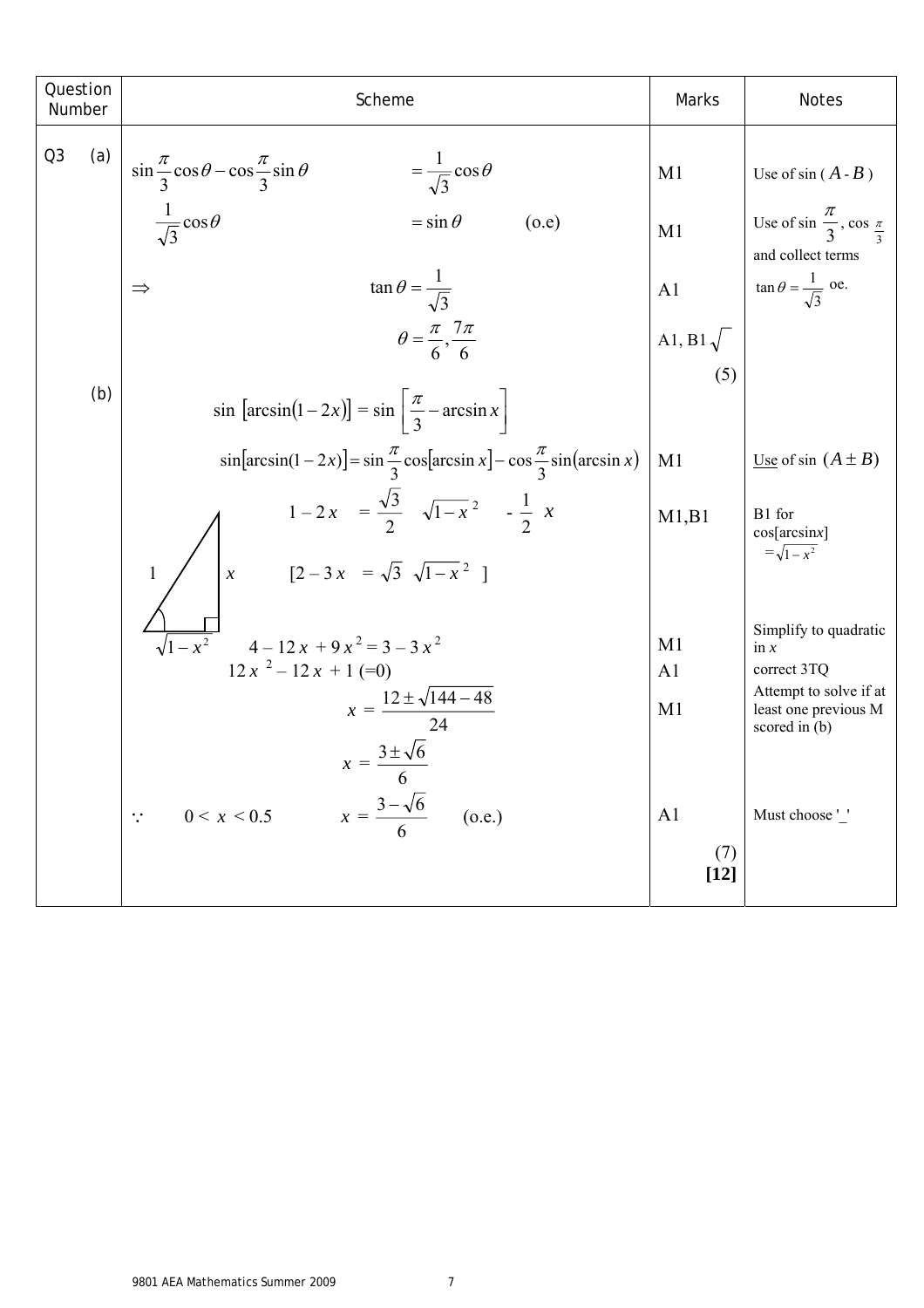| Question<br>Number | Scheme                                                                                                                                                                                         | Marks                                           | <b>Notes</b>                                                                       |
|--------------------|------------------------------------------------------------------------------------------------------------------------------------------------------------------------------------------------|-------------------------------------------------|------------------------------------------------------------------------------------|
| Q4<br>(a)          | $f''(x) = \frac{vu^1 - uv^1}{v^2}$                                                                                                                                                             | M1                                              | Use of Quotient rule                                                               |
|                    | $f'(k) = 0 \Rightarrow u(k) = 0$ $\therefore$ $f''(k) = \frac{vu^1 - 0}{v^2}$                                                                                                                  | M1                                              | Sub $u(k) = 0$                                                                     |
|                    | $f''(k) = \frac{u^{1}(k)}{v(k)}$ (*) (accept $\frac{u^{1}}{v}$ )                                                                                                                               | Al $\cos(3)$                                    | Insist on $k$ not $x$                                                              |
| $(b)$ (i)          | $A(0, -3)$                                                                                                                                                                                     | (1)<br>B <sub>1</sub>                           | Accept $y = -3$                                                                    |
| (ii)               | Asymptotes<br>$x = 1, x = -1$<br>and $y = 2$                                                                                                                                                   | B1<br>B <sub>1</sub><br>(2)                     | Both                                                                               |
|                    | Area, $T = \frac{1}{2} \times 2a \times (b+3)$<br>$T = a \left[ \frac{2a^2 + 3}{a^2 - 1} + 3 \right] = \frac{5a^3}{a^2 - 1}$ (*)                                                               | M1<br>Al $\frac{\text{CSO}}{\text{CSO}}$<br>(2) | Any correct exp. for<br>T in terms of a and b<br>or complete $2nd$ line            |
| (iv)               | $\frac{dT}{da} = \frac{(a^2 - 1)15a^2 - 5a^3 2a}{(a^2 - 1)^2}$<br>$=\frac{5a^2(3a^2-3-2a^2)}{(a^2-1)^2}$<br>$=\frac{5a^2(a^2-3)}{(a^2-1)^2}$                                                   | M1                                              | Use of quotient<br>rule to find $\frac{dT}{da}$<br>Solving $\frac{dy}{dx} = 0$ --> |
|                    | $rac{dT}{da}$ = 0 $\Rightarrow a^2 = 3$ or $a = \sqrt{3}$<br>(or $a = 0$ but $a > 0$ )                                                                                                         | M <sub>1</sub><br>$(S^{+})$<br>A <sub>1</sub>   | $a = \dots$ or $a^2 = \dots$<br>Condone $a = \pm \sqrt{3}$                         |
|                    | $\frac{dT}{da} = \frac{5a^4 - 15a^2}{(a^2 - 1)^2}$ compare $\frac{u}{v}$ $\therefore$ $\frac{d^2T}{da^2}$ $\qquad = \frac{20a^3 - 30a}{(a^2 - 1)^2}$ $\qquad = \frac{4a^3 - 15a}{(a^2 - 1)^2}$ | $\mathbf{M}1$                                   | Full method e.g. $T$ "<br>$(\sqrt{3})$ attempted                                   |
|                    | T" $(\sqrt{3}) = \frac{60\sqrt{3} - 30\sqrt{3}}{4} = \left(\frac{15\sqrt{3}}{2}\right) > 0$ min                                                                                                | A1                                              | Full accuracy +<br>comment                                                         |
|                    | $\therefore$ Minimum area = $\frac{5\sqrt{3} \times 3}{3 \cdot 1}$ = $\frac{15\sqrt{3}}{2}$                                                                                                    | B1<br>(6)                                       | Must come from<br>$T(\sqrt{3})$ not $T'(\sqrt{3})$                                 |
|                    | N.B $\frac{d^2T}{da^2} = \frac{10a(a^2+3)}{(a^2-1)^3}$ or $\frac{10a(a^4+2a^2-3)}{(a^2-1)^4}$                                                                                                  | $[14]$                                          | Suggest<br>S1 > 12<br>S <sub>2</sub> for S <sup>+</sup> and 13 or<br>14.           |
|                    | Attempt $\frac{d^2T}{da^2} =$<br>$ALT$ for (iv)                                                                                                                                                | M1                                              | No value of $a$<br>needed.                                                         |
|                    | Correct $\frac{d^2T}{da^2}$ and comment.                                                                                                                                                       | A <sub>1</sub>                                  | Fully correct and full<br>comment.                                                 |
|                    |                                                                                                                                                                                                |                                                 |                                                                                    |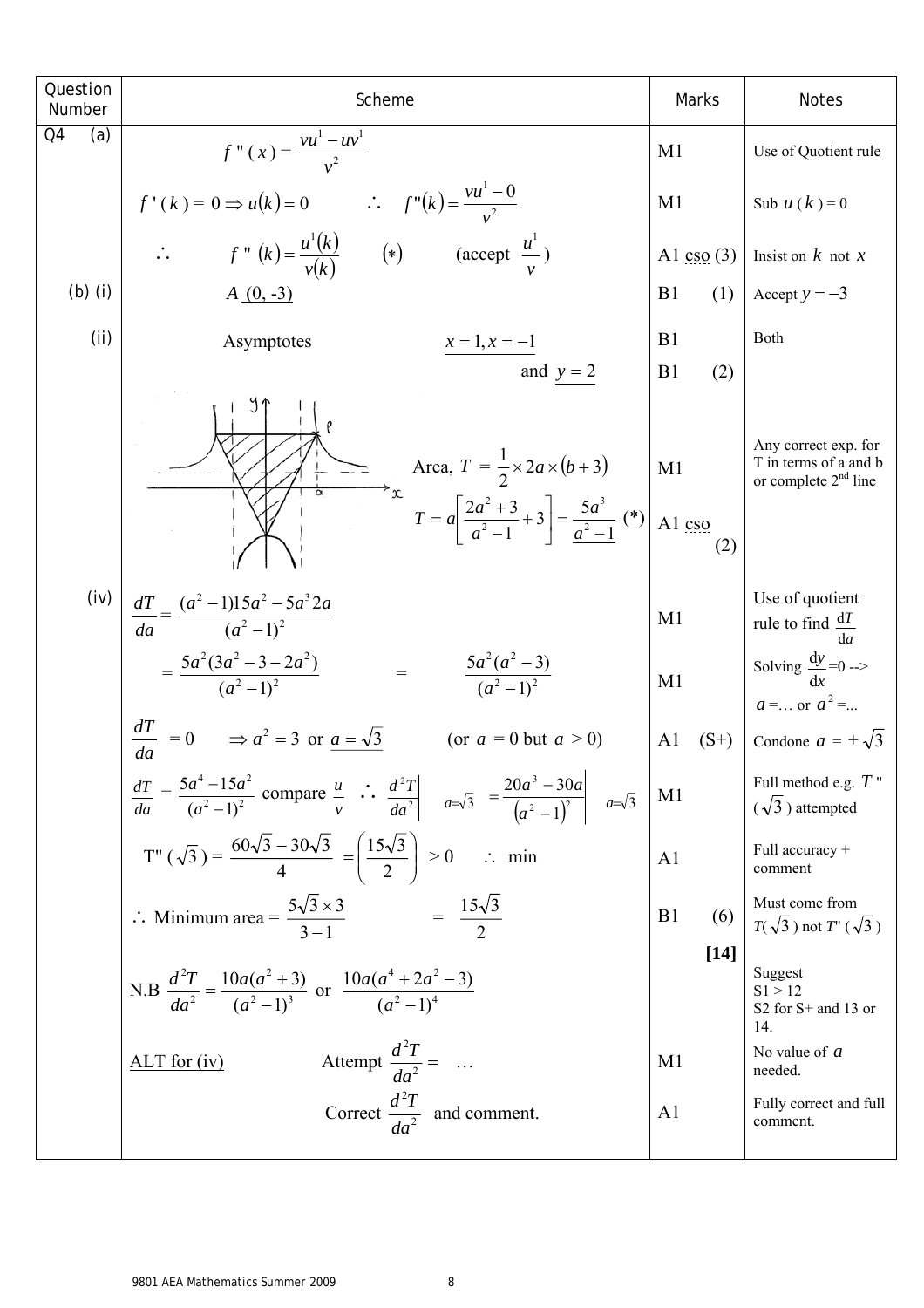| Question<br>Number    | Scheme                                                                                                                       | Marks                           | <b>Notes</b>                                                                  |
|-----------------------|------------------------------------------------------------------------------------------------------------------------------|---------------------------------|-------------------------------------------------------------------------------|
| Q <sub>5</sub><br>(a) | $\theta + (\theta + \alpha) + (\theta + 2\alpha) = 180$                                                                      | M <sub>1</sub>                  | Equate S <sub>3</sub> = 180                                                   |
| (i)                   | $3\theta + 3\alpha$<br>$= 180$<br>$\therefore \hat{B} = (\theta + \alpha)$<br>$=60^{\circ}$<br>$6 + 20$                      | A <sub>1</sub>                  | Show $\hat{B} = 60^{\circ}$                                                   |
|                       |                                                                                                                              |                                 |                                                                               |
|                       | Area = $\frac{1}{2}ac\sin(\theta + \alpha)$                                                                                  | M1                              | Use of $\frac{1}{2}ac \sin B$                                                 |
|                       | $=\frac{ac\sqrt{3}}{4}$<br>$=\frac{1}{2}ac\frac{\sqrt{3}}{2}$<br>$(\ast)$                                                    | A <sub>1</sub><br>(4)           |                                                                               |
| (i)                   | $\frac{b}{\sin(\theta + \alpha)} = \frac{a}{\sin A}$ OR $\frac{1}{2}$ $bc \sin A = \frac{ac\sqrt{3}}{4}$<br><b>Sine Rule</b> | M1                              | Correct use of sine<br>rule or $\frac{1}{2}bc \sin A$ and<br>$\left(a\right)$ |
|                       | b = $2 \times \frac{5}{\sqrt{15}} \times \frac{\sqrt{3}}{2} = \frac{\sqrt{5}}{2}$                                            | A <sub>1</sub><br>(2)           |                                                                               |
| (iii)                 | $b^2 = a^2 + c^2 - 2ac \cos(\theta + \alpha)$<br><b>Cosine Rule</b><br>5 = $4 + c^2 - 2 \times 2 \times c \frac{1}{2}$       | M1                              | Use of cos rule<br>where all terms are<br>known, except c.                    |
|                       | $= c2 - 2c - 1$ OR $c2 - 2\sqrt{2} + 1 = 0$<br>$\overline{0}$                                                                | M1                              | Sub & simplify $\ge$<br>3TQ                                                   |
|                       | $=\frac{2\pm\sqrt{4+4}}{2}$<br>$\mathbf{c}$                                                                                  | M1                              | Solving                                                                       |
|                       | $= 1 + \sqrt{2}$ OR<br>$(3+2\sqrt{2})^1$<br>$\mathbf{c}$                                                                     | A <sub>1</sub><br>(4)           |                                                                               |
| (b)                   | $S_n = \frac{n}{2} [2 \times 143 + 2 (n - 1)]$ = {n(142 + n)}                                                                | M <sub>1</sub>                  | For use of $S_n$<br>needn't be<br>simplified.                                 |
|                       | Sum of internal angles<br>$= 180(n - 2)$                                                                                     | B <sub>1</sub>                  |                                                                               |
|                       | $n(142 + n) = 180(n-2) \Rightarrow 0 = n^2 - 38n + 360$<br>$0 = (n - 19)^{2} - 19^{2} + 360$                                 | A <sub>1</sub>                  | Correct 3TQ.<br>Attempt to solve                                              |
|                       | $n-19 = \pm 1$ $(n = 20 \text{ or } 18)$                                                                                     | M1                              | relevant 3TQ                                                                  |
|                       | $u 20 = 143 + 19 \times 2 > 180$<br>Internal angles all $\leq 180$<br>$u 18 = 143 + 17 \times 2 < 180$                       |                                 | $\vert$ S+                                                                    |
|                       | $\therefore n = 18$                                                                                                          | A <sub>1</sub><br>(5)<br>$[15]$ |                                                                               |
|                       |                                                                                                                              |                                 |                                                                               |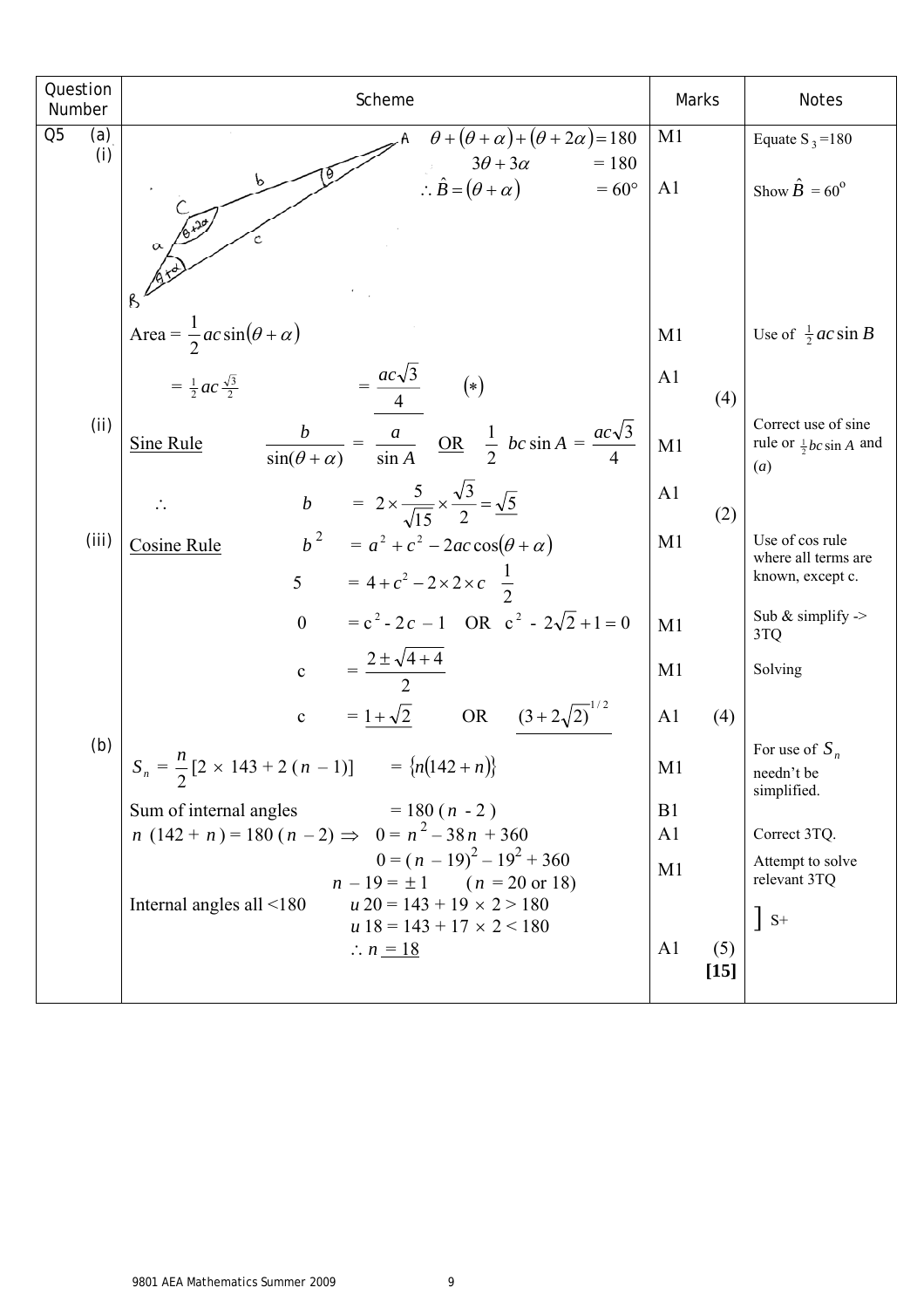| Question<br>Number | Scheme                                                                                                                      | Marks                                                    | <b>Notes</b> |
|--------------------|-----------------------------------------------------------------------------------------------------------------------------|----------------------------------------------------------|--------------|
|                    | If get $\sin C = \frac{\sqrt{15 + \sqrt{30}}}{10}$ or method to find this<br>$ALT$ for c                                    | M <sub>1</sub>                                           |              |
|                    | $\frac{c}{\sin C} = \frac{a}{\sin A}$<br>use of                                                                             | M <sub>1</sub>                                           |              |
|                    | $c = 1 + \sqrt{2}$<br>$\rightarrow$                                                                                         | M1 A1                                                    |              |
|                    | If get $\cos C = \frac{\sqrt{45} - \sqrt{10}}{10}$ or method to find this                                                   | M1                                                       |              |
|                    | Then $c^2 = a^2 + b^2 - 2$ ab cos C<br>use of                                                                               | M1                                                       |              |
|                    | $\rightarrow$ $c^2 = 3 + 2\sqrt{2}$ $\Rightarrow$ $c = (3 + 2\sqrt{2})^{\frac{1}{2}}$                                       | <b>M1 A1</b>                                             |              |
|                    | Look out for similar variations of cosine rule with cos A<br>$\sqrt{15}$<br>जन्न                                            |                                                          |              |
|                    | height = $a \sin 60$ + Pythagoras<br>Pythagoras<br>once<br>$2nd$ Pythagoras<br>a cos $60 = 1 +$ other bit<br>$1 + \sqrt{2}$ | M1<br>M <sub>1</sub><br>M <sub>1</sub><br>A <sub>1</sub> |              |
|                    |                                                                                                                             |                                                          |              |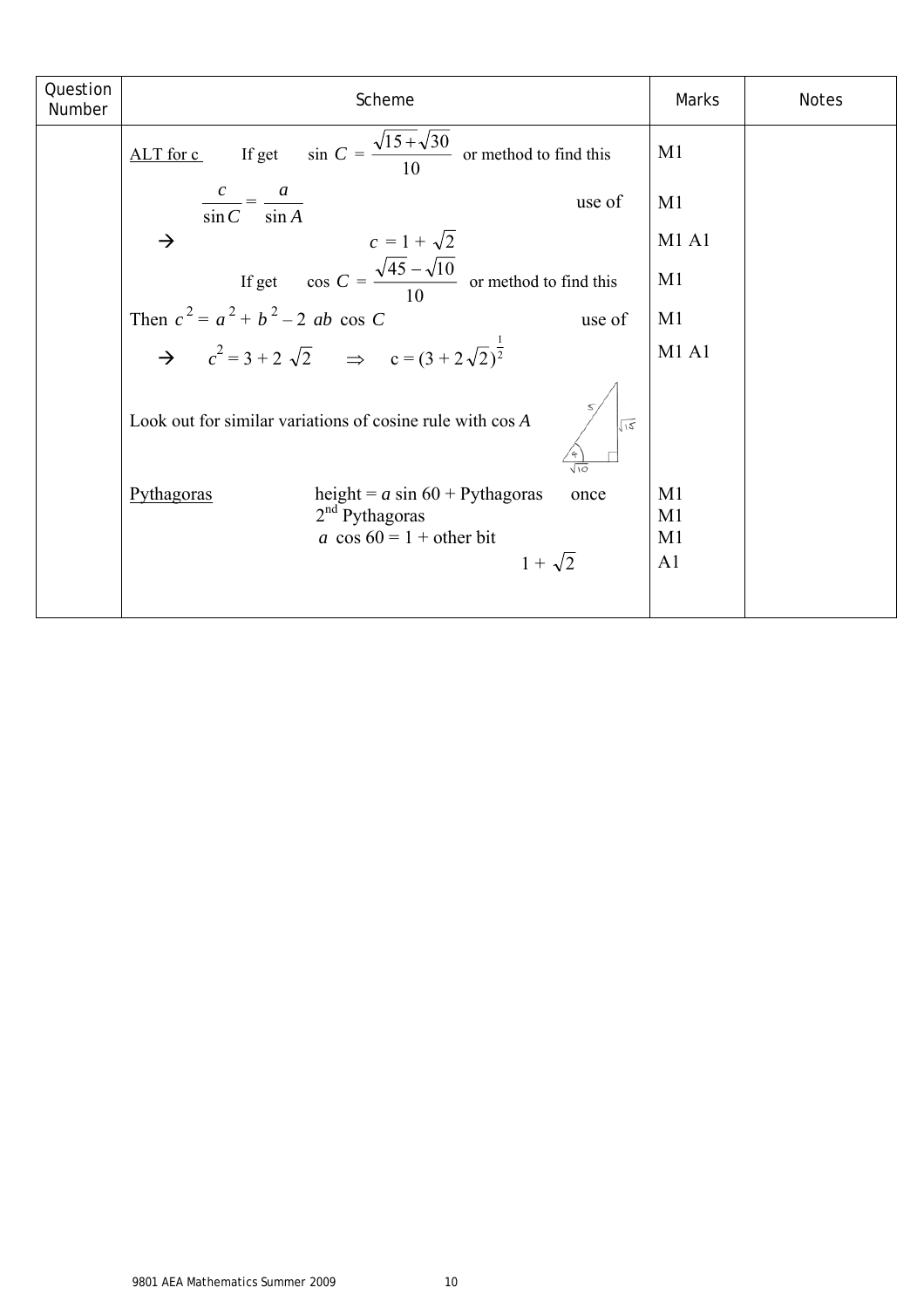| Question<br>Number | Scheme                                                                                                                                    | Marks                                 | <b>Notes</b>                                                       |
|--------------------|-------------------------------------------------------------------------------------------------------------------------------------------|---------------------------------------|--------------------------------------------------------------------|
| Q6<br>(a)          | <i>P</i> is $(\sqrt{3}, \ln 2)$                                                                                                           | B1                                    | Score anywhere.                                                    |
|                    | $\frac{dy}{dx} = \frac{\dot{y}}{\dot{x}} = \frac{\tan t}{2\cos t}$                                                                        | <b>M1 A1</b>                          | M1 attempt $\frac{dy}{dx}$<br>dx                                   |
|                    | $m = \sqrt{3}$                                                                                                                            |                                       | A1 correct                                                         |
|                    | When $t = \frac{\pi}{2}$                                                                                                                  | A <sub>1</sub>                        | Attempt tangent at $P$ .                                           |
|                    | Equation of tangent at P is: $y - \ln 2 = \sqrt{3}(x - \sqrt{3})$                                                                         | M1                                    | $\sqrt{\text{their } P \text{ and } m}$                            |
|                    | A is where $y = 0$ $\therefore$ $-\frac{\ln 2}{\sqrt{3}} + \sqrt{3} = x \implies (x =) \frac{\sqrt{3}}{3} (3 - \ln 2)$                    | Al cso<br>(6)                         | Allow $\frac{3-\ln 2}{\sqrt{3}}$                                   |
| (b)                | Area under curve = $\int_{0}^{t=\pi/3} ydx = \int_{0}^{(\pi/3)} \ln \sec t . 2 \cos t dt$                                                 | M1                                    | Attempt<br>$\int y \dot{x} dt \sqrt{\dot{x}}$<br>condone missing 2 |
|                    | $=$ [2 sin t ln sec t] -   2 sin t tan t dt                                                                                               | M1<br>A1                              | Attempt parts.<br>Both parts correct.                              |
|                    | $=$ [ $1 - \int 2 \frac{(1 - \cos^2 t)}{\cos t} dt$                                                                                       | M <sub>1</sub>                        | Use of $s^2 = 1 - c^2$                                             |
|                    | ] - 2 $\int \sec t \, dt$ + 2 $\int \cos t \, dt$<br>$=$ $\lceil$                                                                         | M1                                    | Split                                                              |
|                    | $= [2 \sin t \ln \sec t] - 2 \ln  \sec t + \tan t  + 2 \sin t$                                                                            | $A1, \underline{A1}$                  | Accept cos t tan t                                                 |
|                    | = $\sqrt{3} \ln 2$ - $(2 \ln [2 + \sqrt{3}] - 0) + (2 \frac{\sqrt{3}}{2} - 0)$                                                            | M <sub>1</sub>                        | Use of correct limits<br>on all 3 integrals                        |
|                    | $=\sqrt{3}(\ln 2 + 1) - 2 \ln(2 + \sqrt{3}))$                                                                                             |                                       |                                                                    |
|                    | $=\frac{1}{2}\left[\sqrt{3}-\frac{\sqrt{3}}{3}(3-\ln 2)\right]\ln 2 \quad \left\{\frac{\sqrt{3}}{6}(\ln 2)^2\right\}$<br>Area of $\Delta$ | B1                                    | Any correct<br>expression.                                         |
|                    | Area of $R$<br>$=$ are under curve – area of $\Delta$                                                                                     | M1                                    | Strategy must be<br>or area                                        |
|                    | = $\sqrt{3}(\ln 2 + 1) - 2\ln(2 + \sqrt{3}) - \frac{\sqrt{3}}{6}(\ln 2)^2$ (*)                                                            | Al cso                                |                                                                    |
|                    |                                                                                                                                           | (11)<br>$[17]$                        |                                                                    |
|                    | Area = $-\frac{1}{2}$ $\int \ln(1 - \frac{x^2}{4}) dx$<br>ALT<br>o.e.                                                                     | M <sub>1</sub>                        | Condone missing $-\frac{1}{2}$                                     |
|                    | $=\left[-\frac{1}{2}x\ln(1-\frac{x^2}{4})\right]$ + $\int \frac{-x^2}{4-x^2}dx$                                                           | M <sub>1</sub><br>A1                  | Parts<br>correct                                                   |
|                    | $\int 1 dx - \int \frac{4}{4-x^2} dx$<br>$=$ [                                                                                            | M1                                    | Split                                                              |
|                    | $1 + x - \int \left( \frac{1}{2-x} + \frac{1}{2+x} \right) dx$<br>$= \left[ \begin{array}{c}$                                             | M1                                    | <b>Partial Fractions</b>                                           |
|                    | $=\left[-\frac{1}{2}x\ln\left(1-\frac{x^2}{4}\right)\right]+\underline{x}+\ln\left(\frac{2-x}{2+x}\right)$                                | $\underline{A1}, \underline{A1}$ o.e. |                                                                    |
|                    | Then use of limits etc as before.                                                                                                         |                                       |                                                                    |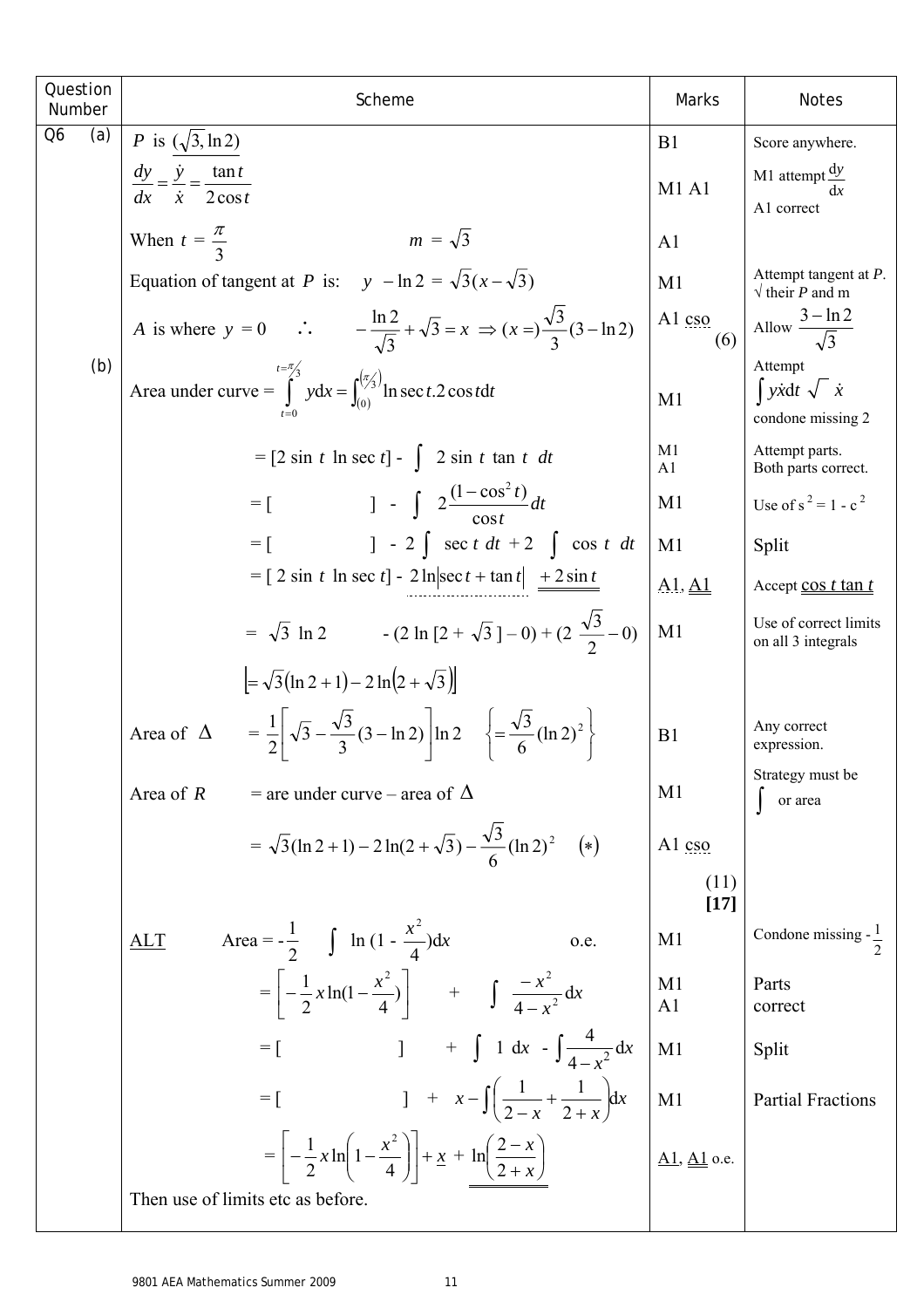| Question                                                                                 | Scheme                                                                                          | Marks                                                             | Notes                                                       |                                       |    |         |
|------------------------------------------------------------------------------------------|-------------------------------------------------------------------------------------------------|-------------------------------------------------------------------|-------------------------------------------------------------|---------------------------------------|----|---------|
| 07                                                                                       | (a)                                                                                             | $\overline{BA} = \begin{pmatrix} -5 \\ 0 \\ 5 \end{pmatrix}$      | $\overline{BC} = \begin{pmatrix} 2 \\ 4 \\ 0 \end{pmatrix}$ | Attempt both                          | M1 | Allow ± |
| $\overline{BA} \cdot \overline{BC} = -10 = 5\sqrt{2} \times 2\sqrt{5} \cos(ABC)$ Use of. | M1                                                                                              | Use of . to form equation for cos $\overline{ABC}$                |                                                             |                                       |    |         |
| ∴ $\cos A\hat{BC} = -\frac{1}{\sqrt{10}}$ one.                                           | M1                                                                                              | Use of . to form equation for cos $\overline{ABC}$                |                                                             |                                       |    |         |
| (b)                                                                                      | Area of K = 2 Area of $\triangle ABC$                                                           | sin $(A\hat{BC}) = \sqrt{1 - \frac{1}{10}} = \frac{3}{\sqrt{10}}$ | M1                                                          | Use of $\frac{1}{3}ab\sin C \times 2$ |    |         |
| ∴ Area = $5\sqrt{2} \times 2\sqrt{5} \times \frac{3}{\sqrt{10}}$                         | = $\frac{30}{\sqrt{10}}$                                                                        | M1                                                                | Although sin $A\hat{BC}$                                    |                                       |    |         |
| (c)                                                                                      | Identify $r \perp r$ to $BC$ and $r \perp r$ to $AB$                                            | B1                                                                |                                                             |                                       |    |         |
| 8(1.10)                                                                                  | Area = $2 \times$ [Area of $BVC$ + Area of $BYA$ ]                                              | M1                                                                | Method $\rightarrow$ equation for cos $A\hat{BC}$           |                                       |    |         |
| 9                                                                                        | $\frac{30}{\sqrt{10}} = 2 \times [\frac{1}{2} \cdot 2\sqrt{5}r + \frac{1}{2} \cdot 5\sqrt{2}r]$ | M1                                                                | Method $\rightarrow$ equation for                           |                                       |    |         |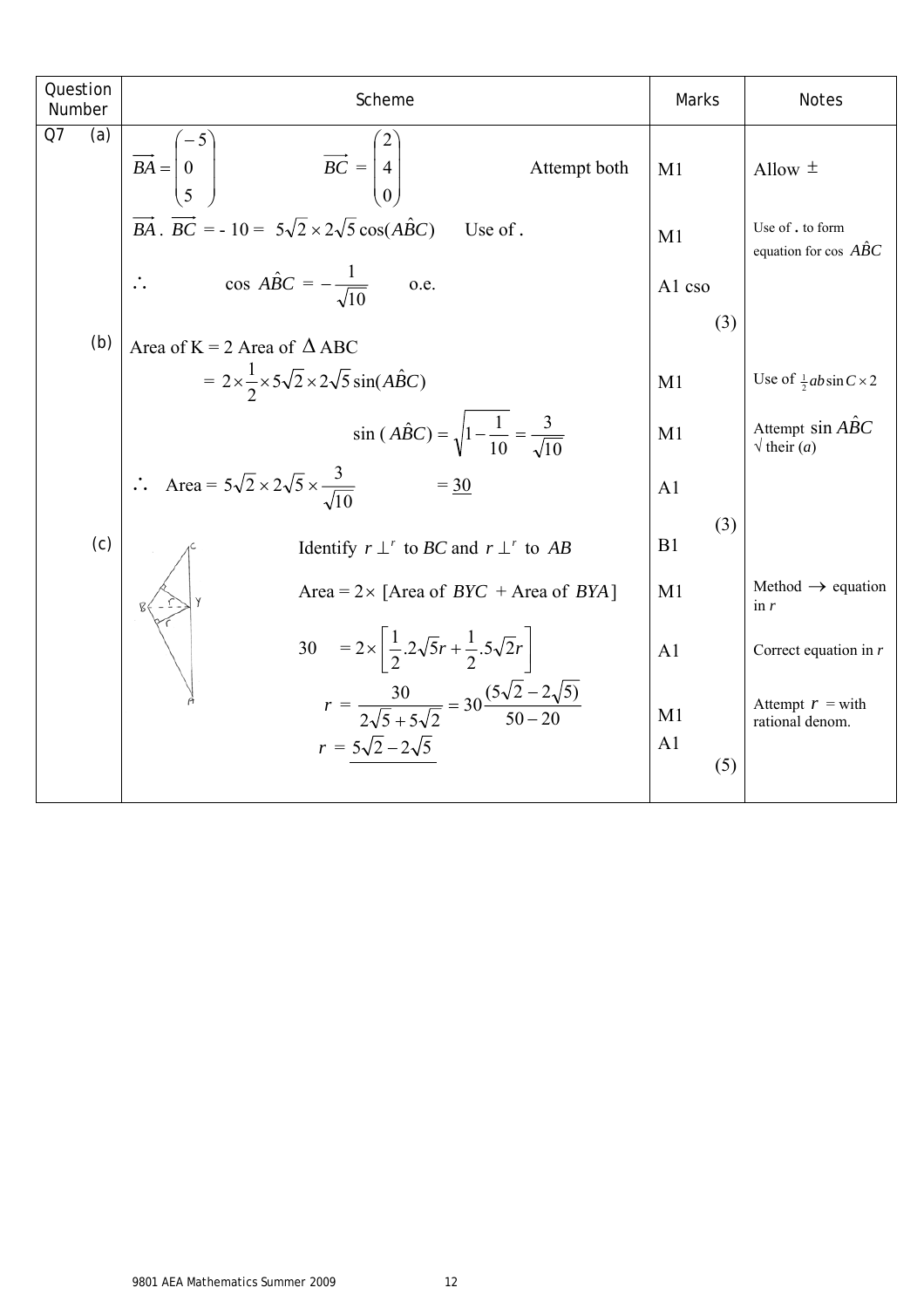| Question<br>Number | Scheme                                                                                                                                                                                                                                                                               | Marks          | <b>Notes</b>                                  |
|--------------------|--------------------------------------------------------------------------------------------------------------------------------------------------------------------------------------------------------------------------------------------------------------------------------------|----------------|-----------------------------------------------|
| $\overline{d}$     | $\overrightarrow{AC} = \begin{pmatrix} 7 \\ 4 \\ -5 \end{pmatrix}$                                                                                                                                                                                                                   | M <sub>1</sub> | Attempt AC                                    |
|                    | $\overrightarrow{BX} = \overrightarrow{BA} + t\overrightarrow{AC} = \begin{pmatrix} -5+7t \\ 4t \\ 5-5t \end{pmatrix}$<br>But $\overrightarrow{BX} \perp^r \overrightarrow{AC}$ : $\begin{pmatrix} -5+7t \\ 4t \\ 5-5t \end{pmatrix} \begin{pmatrix} 7 \\ 4 \\ -5 \end{pmatrix} = 0$ | M1             | Expression for $BX$<br>in terms of $t$        |
|                    |                                                                                                                                                                                                                                                                                      | M1             | Use of $\dots$ $\bullet$ $\dots$ = 0          |
|                    | $-35 + 49t + 16t - 25 + 25t$<br>$= 0$                                                                                                                                                                                                                                                | M1             | Linear equation in<br>t based on $\bullet^-$  |
|                    | 90 t = 60<br>t = $\frac{2}{3}$                                                                                                                                                                                                                                                       | A <sub>1</sub> |                                               |
|                    | $\overrightarrow{OD} = \overrightarrow{OB} + 2\overrightarrow{BX} = \begin{pmatrix} 4 \\ 4/3 \\ 2 \end{pmatrix} + 2 \begin{pmatrix} -5 + 14/3 \\ 8/3 \\ 5 - 10/3 \end{pmatrix}$                                                                                                      | M1             | Method for OD in<br>terms of known<br>vectors |
|                    | $=\begin{bmatrix} \frac{10}{3} \\ \frac{20}{3} \\ \frac{16}{3} \end{bmatrix}$                                                                                                                                                                                                        | A <sub>1</sub> |                                               |
|                    |                                                                                                                                                                                                                                                                                      | (7)<br>$[18]$  |                                               |
|                    | Marks for Style Clarity and Presentation (up to max of 7)                                                                                                                                                                                                                            |                |                                               |
| S1 or S2           | For a fully correct (or nearly fully correct) solution that is neat and<br>succinct in question 2 to question 7                                                                                                                                                                      |                |                                               |
| T1                 | For a good attempt at the whole paper. Progress in all questions.                                                                                                                                                                                                                    |                |                                               |
|                    | Pick best 3 S1/S2 scores to form total.                                                                                                                                                                                                                                              |                |                                               |